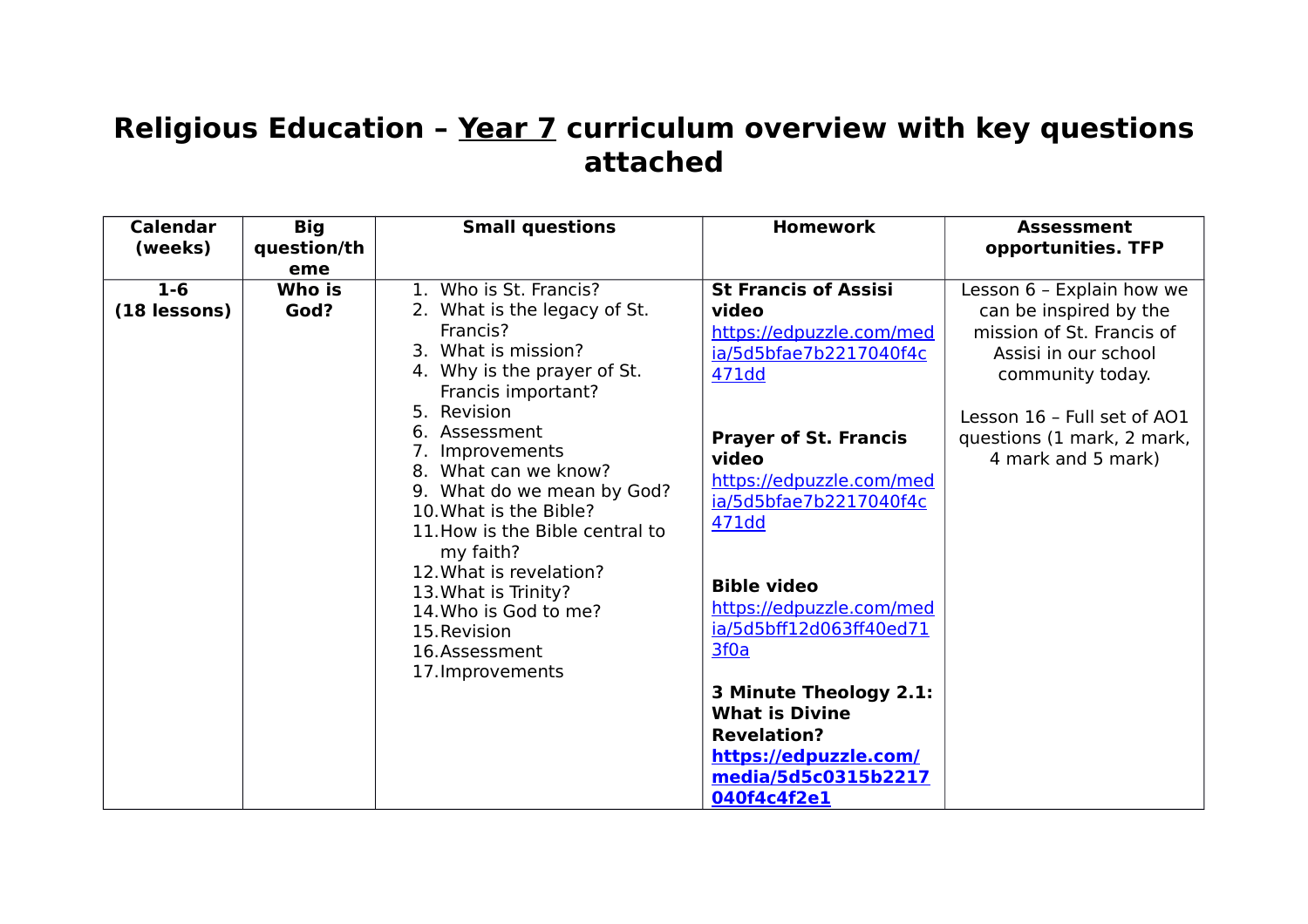| $7 - 12$<br>(18 lessons)  | <b>Is Jesus</b><br>special?       | 1. What makes us believe that<br>Jesus is special?<br>2. How do people see Jesus?<br>3. How is Jesus portrayed in<br>art?<br>4. What are the historical facts<br>about Jesus?<br>5. Who was Jesus to his<br>disciples and his<br>contemporaries?<br>6. Why are the historical facts<br>about Jesus important?<br>7. Revision<br>8. Assessment<br>9. Improvements<br>10. What is meant by<br>Messiah/Christ?<br>11. What does Jesus mean to<br>Christians today?<br>12. What can we learn about | J is for Jesus video<br>https://edpuzzle.com/med<br>ia/5d5c0826d063ff40ed7<br>1 <sub>b97f</sub><br>Did Jesus exist? Video<br>https://edpuzzle.com/med<br>ia/5d5c0ae2fcb88740ac9<br>406a5<br><b>What is Advent again?</b><br><b>Video</b><br>https://edpuzzle.com/med<br>ia/5d5c122986760640a1<br>ac5ab1 | Leeson 8 - Explain why it is<br>important for Catholics to<br>explore the historical Jesus.<br>Lesson 15 - Full set of AO1<br>questions (1 mark, 2 mark,<br>4 mark and 5 mark) |
|---------------------------|-----------------------------------|------------------------------------------------------------------------------------------------------------------------------------------------------------------------------------------------------------------------------------------------------------------------------------------------------------------------------------------------------------------------------------------------------------------------------------------------------------------------------------------------|---------------------------------------------------------------------------------------------------------------------------------------------------------------------------------------------------------------------------------------------------------------------------------------------------------|--------------------------------------------------------------------------------------------------------------------------------------------------------------------------------|
|                           |                                   | Jesus during Advent?<br>13. Who is Jesus to me?<br>14. Revision<br>15.Assessments<br>16. Improvements                                                                                                                                                                                                                                                                                                                                                                                          |                                                                                                                                                                                                                                                                                                         |                                                                                                                                                                                |
| $13 - 18$<br>(18 lessons) | What is the<br>Kingdom of<br>God? | 1. What does it really mean to<br>belong?<br>2. What is a community?<br>3. What does it mean to belong<br>to a community?<br>4. What is a 'kingdom'?                                                                                                                                                                                                                                                                                                                                           | <b>Big message live - I</b><br>belong to the Kingdom<br>of God video<br>https://edpuzzle.com/med<br>ia/5d5c1bc8a7c2ab40af8<br>9473c                                                                                                                                                                     | Lesson 7 - Explain how the<br>Christian community work<br>towards building the<br>Kingdom of God.                                                                              |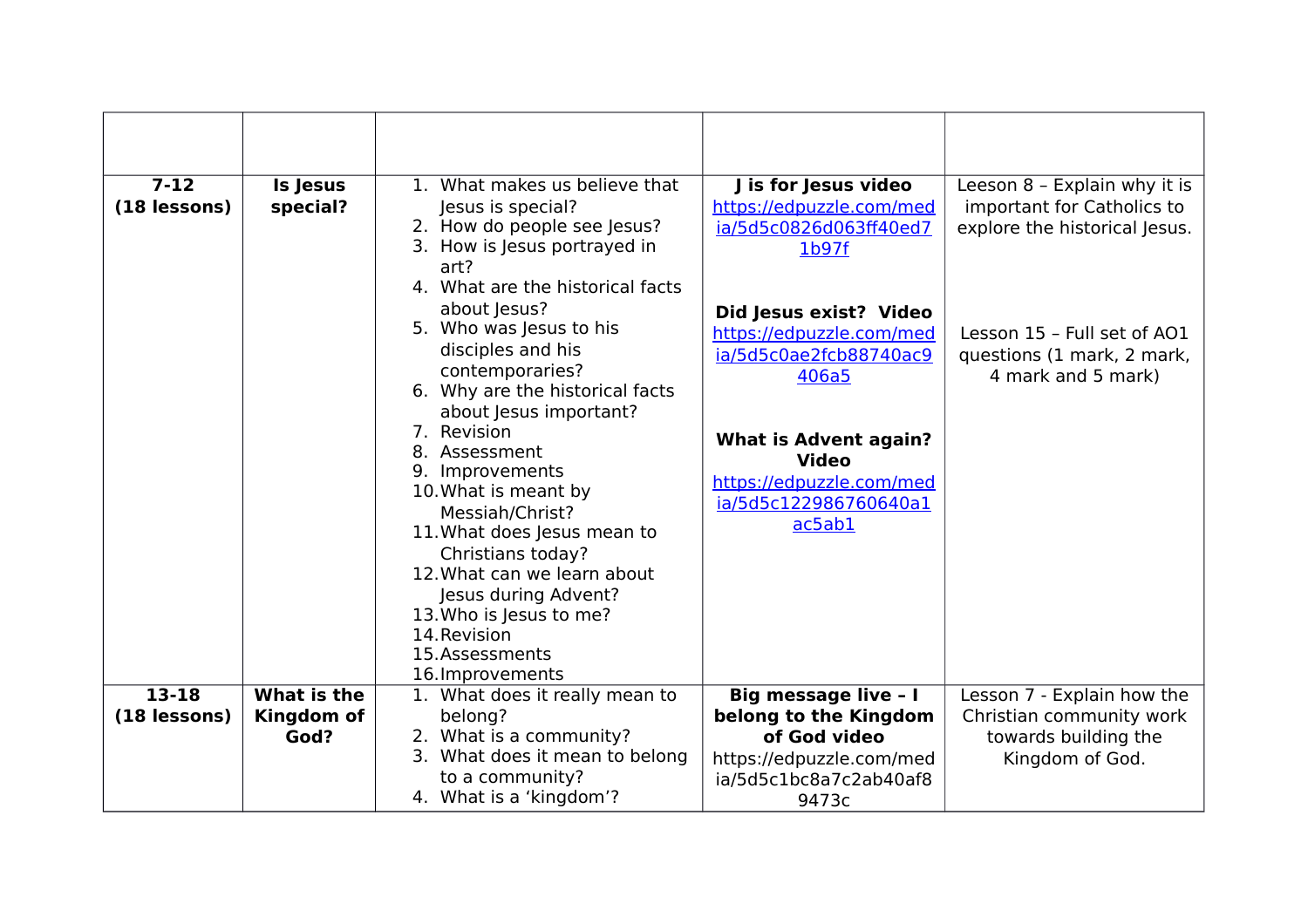|                           |                                                                 | 5. What does it mean to belong<br>to the Kingdom of God?<br>6. Revision<br>7. Assessment<br>8. Improvements<br>9. How did Jesus perform<br>miracles?<br>10. What is 'kingdom' to Jesus?<br>11. How is the Church at the<br>service of the kingdom?<br>12. What does the kingdom<br>mean to me?<br>13. Revision<br>14.Assessment<br>15. Improvements                                                                                      | <b>Jesus Miracles video</b><br>https://edpuzzle.com/<br>media/5d5c1fb3fcb887<br><b>40ac94a8cb</b><br><b>Emergency! What</b><br>happens at CAFOD<br>video<br>https://edpuzzle.com/med<br>ia/5d5c2971b2217040f4c<br><b>662ae</b>                                                                                                             | Lesson 14 - Full set of AO1<br>questions (1 mark, 2 mark,<br>4 mark and 5 mark)                                                                                            |
|---------------------------|-----------------------------------------------------------------|------------------------------------------------------------------------------------------------------------------------------------------------------------------------------------------------------------------------------------------------------------------------------------------------------------------------------------------------------------------------------------------------------------------------------------------|--------------------------------------------------------------------------------------------------------------------------------------------------------------------------------------------------------------------------------------------------------------------------------------------------------------------------------------------|----------------------------------------------------------------------------------------------------------------------------------------------------------------------------|
| $19 - 24$<br>(18 lessons) | <b>What are</b><br>the signs of<br><b>Catholic</b><br>identity? | 1. Is there really more to life<br>than meets the eye?<br>2. What are the signs of<br>Catholic identity?<br>3. What is sacramental<br>imagination?<br>4. What is a sacrament?<br>5. Why are the Sacraments of<br>initiation important?<br>6. Revision<br>7. Assessment<br>8. Improvements<br>9. What is Baptism to<br>Christians?<br>10. What is our understanding of<br>Eucharist?<br>11. What is the importance of<br>'real presence'? | The purpose and<br>meaning of life video<br>https://edpuzzle.com/med<br>ia/5d5d19f858aec941050<br><b>b2c14</b><br><b>Catholic sacraments</b><br>explained<br><b>Video</b><br>https://edpuzzle.com/<br>media/5d5d1d78bbcc6<br>6410ce25466<br><b>Sacraments 101:</b><br><b>Baptism (why we</b><br>baptise) video<br>https://edpuzzle.com/med | Lesson 7 - Explain how<br>Sacraments form an<br>important part of Catholic<br>identity.<br>Lesson 16 - Full set of AO1<br>questions (1 mark, 2 mark,<br>4 mark and 5 mark) |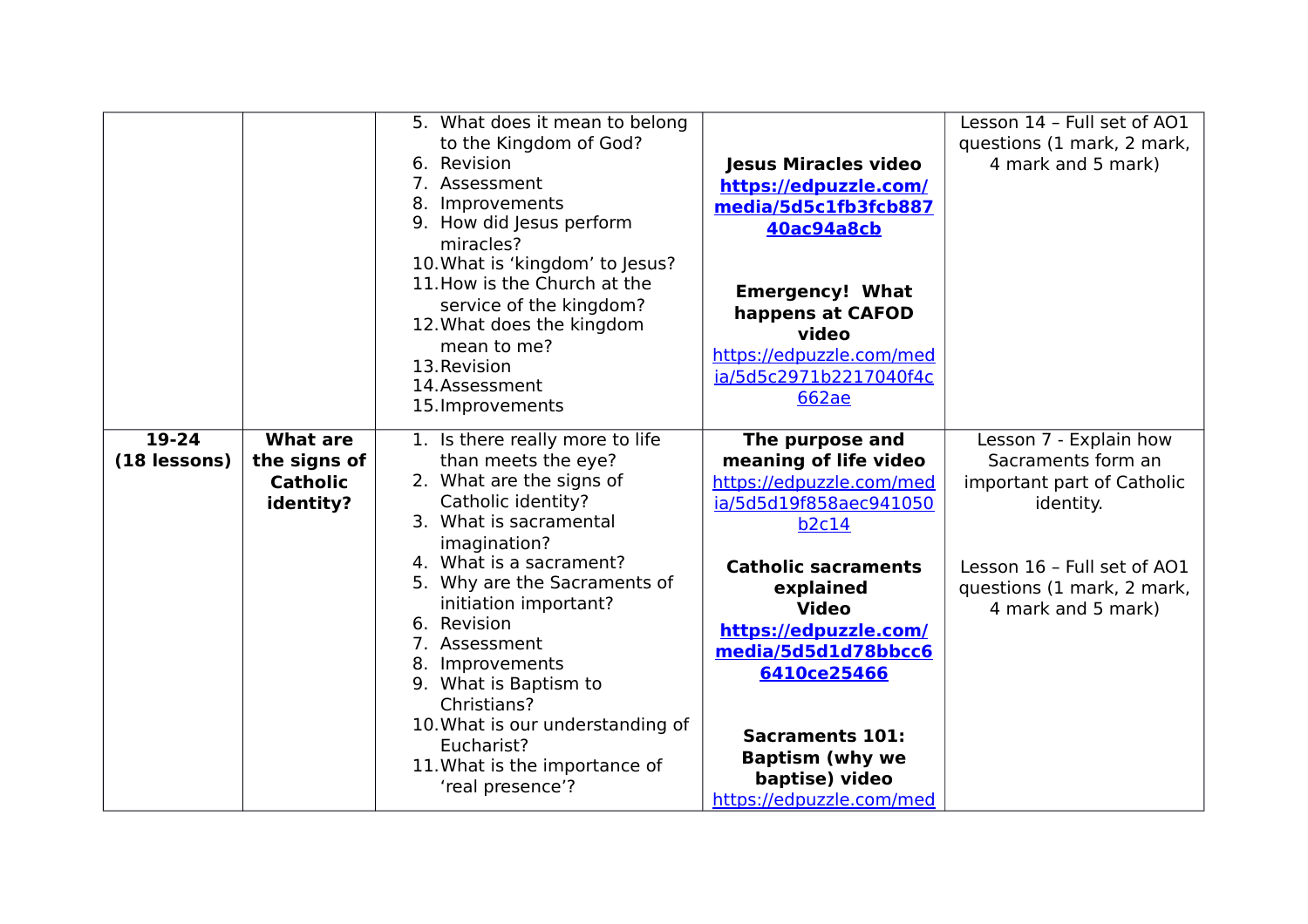|                           |                                                                      | 12. How do Christians celebrate<br>the Eucharist differently?<br>13. Why do we get confirmed?<br>14. How might I see God in my<br>everyday life?<br>15. Revision<br>16.Assessment<br>17. Improvements                                                                                                                                                                                                                                                                                                                                                | ia/5d5d213858aec94105<br>0b453e<br>The sacrament of<br>confirmation video<br>https://edpuzzle.com/<br>media/5d5d2182f3c05<br>24113ac070e                                                                                                                                                                                                                                                                    |                                                                                                                                                                           |
|---------------------------|----------------------------------------------------------------------|------------------------------------------------------------------------------------------------------------------------------------------------------------------------------------------------------------------------------------------------------------------------------------------------------------------------------------------------------------------------------------------------------------------------------------------------------------------------------------------------------------------------------------------------------|-------------------------------------------------------------------------------------------------------------------------------------------------------------------------------------------------------------------------------------------------------------------------------------------------------------------------------------------------------------------------------------------------------------|---------------------------------------------------------------------------------------------------------------------------------------------------------------------------|
| $25 - 30$<br>(18 lessons) | <b>What are</b><br>the signs of<br>identity for<br>Jewish<br>people? | 1. Who is a Jew?<br>2. What is a bar/bat mitzvah?<br>3. What is Shabbat?<br>4. How is Passover?<br>5. What is Jewish community<br>life?<br>6. What is Mitzvah day?<br>7. Revision<br>8. Assessment<br>9. Improvements<br>10. Why is the Torah important<br>to Jews?<br>11. Why do Jews have certain<br>dietary requirements?<br>12. How do Jews celebrate<br>Marriage?<br>13. How have I depended my<br>understanding of<br>knowledge of the Jewish<br>community?<br>14. How have I deepened my<br>knowledge of respect for<br>the Jewish community? | What is a Jew video<br>https://edpuzzle.com/med<br>ia/5d5d24c9d6491d40ff2<br>9556c<br><b>Bar and Bat Mitzvah</b><br>video<br>https://edpuzzle.com/med<br>ia/5d5d26f831f1934083e<br>3472b<br>Kosher Food - more<br>than just Jewish<br>cuisine<br>https://edpuzzle.com/med<br>ia/5d5d27a13284f3407c9<br>93ee3<br><b>Alien Abduction video</b><br>https://edpuzzle.com/<br>media/5d5c2b14b7972<br>6409b5a072f | Lesson 8 - Explain why<br>observing the Shabbat is an<br>important part of Jewish life<br>Lesson 16 - Full set of AO1<br>questions (1 mark, 2 mark,<br>4 mark and 5 mark) |